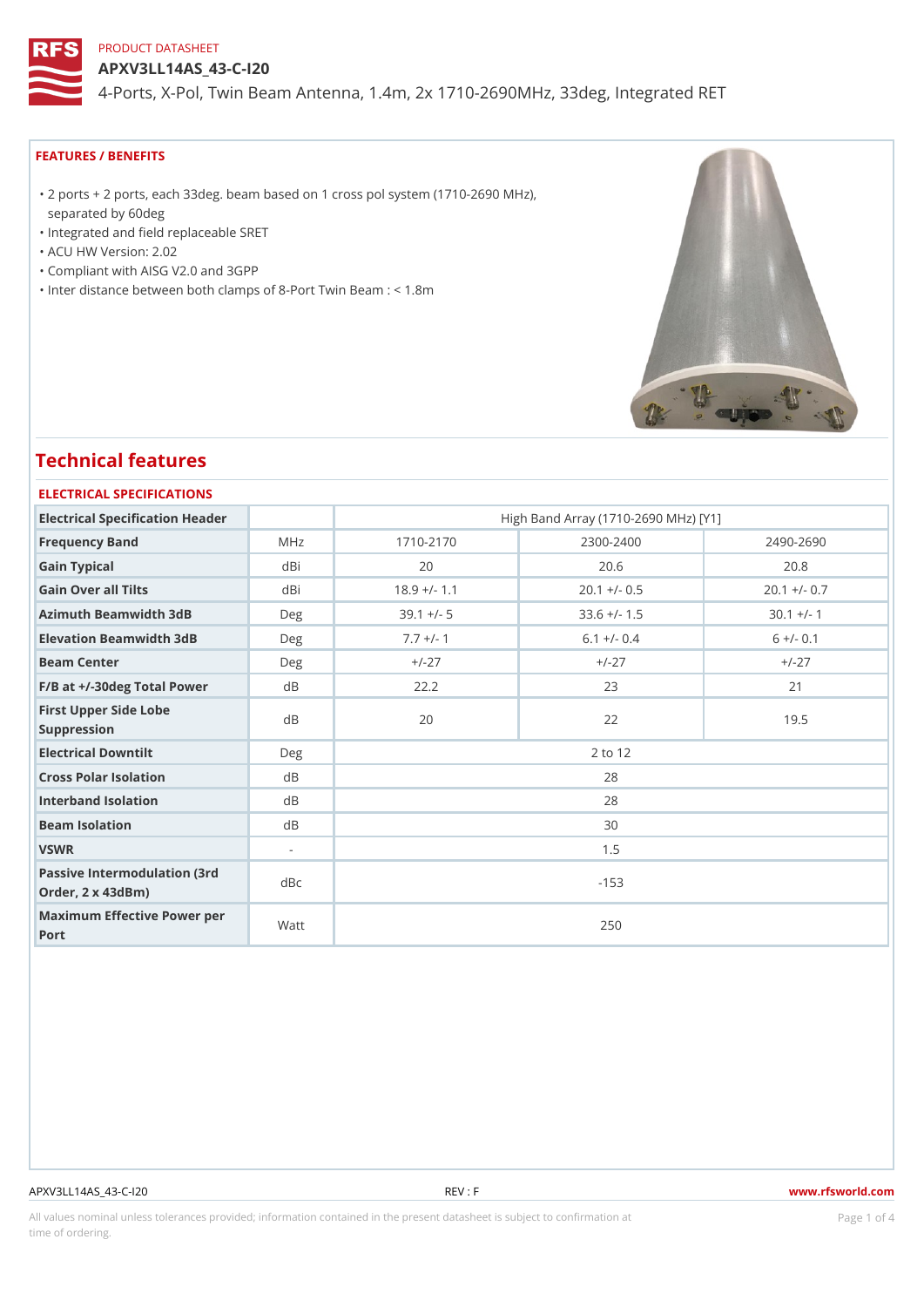APXV3LL14AS\_43-C-I20

4-Ports, X-Pol, Twin Beam Antenna, 1.4m, 2x 1710-2690MHz, 33deg, In

| ELECTRICAL SPECIFICATIONS                             |                             |                                                                       |                                      |  |                |                |  |  |  |  |
|-------------------------------------------------------|-----------------------------|-----------------------------------------------------------------------|--------------------------------------|--|----------------|----------------|--|--|--|--|
| Electrical Specification Header                       |                             |                                                                       | High Band Array (1710-2690 MHz) [Y2] |  |                |                |  |  |  |  |
| Frequency Band                                        | M H z                       |                                                                       | $1710 - 2170$                        |  | $2300 - 2400$  | 2490-2690      |  |  |  |  |
| Gain Typical                                          | dBi                         |                                                                       | 20.1                                 |  | 20.6           | 20.8           |  |  |  |  |
| Gain Over all Tilts                                   | dBi                         | $19 +/- 1.1$                                                          |                                      |  | $20.1 +/- 0.5$ | $20.1 +/- 0.7$ |  |  |  |  |
| Azimuth Beamwidth 3dB                                 | Deg                         |                                                                       | $39.1 +/- 5$                         |  | $33.6$ +/- 1.5 | $30.1 +/- 1$   |  |  |  |  |
| Elevation Beamwidth 3dB                               | Deg                         |                                                                       | $7.7 +/- 1$                          |  | $6.1 +/- 0.5$  | $6 +/- 0.1$    |  |  |  |  |
| Beam Center                                           | Deg                         |                                                                       | $+/-27$                              |  | $+/-27$        | $+$ / - 2.7    |  |  |  |  |
| $F/B$ at $+/-30$ deg Total Powerd B                   |                             |                                                                       | 23                                   |  | 23             | 20             |  |  |  |  |
| First Upper Side Lobe<br>Suppression                  | d B                         |                                                                       | 21                                   |  | 21.7           | 18             |  |  |  |  |
| Electrical Downtilt                                   | Deg                         | 2 to 12                                                               |                                      |  |                |                |  |  |  |  |
| Cross Polar Isolation                                 | d B                         | 28                                                                    |                                      |  |                |                |  |  |  |  |
| Interband Isolation                                   | d B                         | 28                                                                    |                                      |  |                |                |  |  |  |  |
| Beam Isolation                                        | d B                         | 30                                                                    |                                      |  |                |                |  |  |  |  |
| VSWR                                                  | $\mathcal{L}^{\mathcal{L}}$ | 1.5                                                                   |                                      |  |                |                |  |  |  |  |
| Passive Intermodulation (3rd dBc<br>Order, 2 x 43dBm) |                             | $-153$                                                                |                                      |  |                |                |  |  |  |  |
| Maximum Effective Power per<br>Port                   |                             | 250                                                                   |                                      |  |                |                |  |  |  |  |
| ELECTRICAL SPECIFICATIONS                             |                             |                                                                       |                                      |  |                |                |  |  |  |  |
| Impedance                                             | Ohm                         | 50                                                                    |                                      |  |                |                |  |  |  |  |
| Polarization                                          | Deg                         | $\pm$ 45°                                                             |                                      |  |                |                |  |  |  |  |
| MECHANICAL SPECIFICATIONS                             |                             |                                                                       |                                      |  |                |                |  |  |  |  |
| Dimensions - H x W x D                                | $mm$ (in)                   | 1499 x 396 x 160 (59 x 15.6 x 6.3)                                    |                                      |  |                |                |  |  |  |  |
| Weight (Antenna Only)                                 | $kg$ (lb)                   | 22.5(49.6)                                                            |                                      |  |                |                |  |  |  |  |
| Weight (Mounting Hardware kg (lb)<br>only)            |                             | 4.5(9.9)                                                              |                                      |  |                |                |  |  |  |  |
| Packing size- HxWxD                                   | $mm$ (in)                   | 1690 x 520 x 320 (66.5 x 20.5 x 12.6)                                 |                                      |  |                |                |  |  |  |  |
| Shipping Weight                                       | kg (lb)                     | 32.9 (72.5)                                                           |                                      |  |                |                |  |  |  |  |
| Connector type                                        |                             | 4 x 4.3-10 female/bottom + 2 AISG connectors (1 ma e,                 |                                      |  |                |                |  |  |  |  |
| Radome Material / Color                               |                             | Fiberglass / Light Grey RAL7035                                       |                                      |  |                |                |  |  |  |  |
| TESTING AND ENVIRONMENTAL                             |                             |                                                                       |                                      |  |                |                |  |  |  |  |
| Temperature Range                                     | $^{\circ}$ C ( $^{\circ}$ F | $-40$ to 60 ( $-40$ to 140)                                           |                                      |  |                |                |  |  |  |  |
| Lightning protection                                  |                             | Direct Ground                                                         |                                      |  |                |                |  |  |  |  |
| Survival/Rated Wind Velocikm/h                        |                             | 200 (150)                                                             |                                      |  |                |                |  |  |  |  |
| Wind Load @ Rated Wind FroNt                          |                             | 468                                                                   |                                      |  |                |                |  |  |  |  |
| Wind Load @ Rated Wind Sidd                           |                             | 668                                                                   |                                      |  |                |                |  |  |  |  |
| Wind Load @ Rated Wind Real                           |                             | 760                                                                   |                                      |  |                |                |  |  |  |  |
| ORDERING INFORMATION                                  |                             |                                                                       |                                      |  |                |                |  |  |  |  |
| Order No.                                             |                             | Configuration<br>Mounting HardwaMeunting pipe DiameStheirpping Weight |                                      |  |                |                |  |  |  |  |
|                                                       |                             |                                                                       |                                      |  |                |                |  |  |  |  |

APXV3LL14AS\_43-C-I20 REV : F www.rfsworld.com

All values nominal unless tolerances provided; information contained in the present datasheet is subject to Pcapgéio $2$ fnattio time of ordering.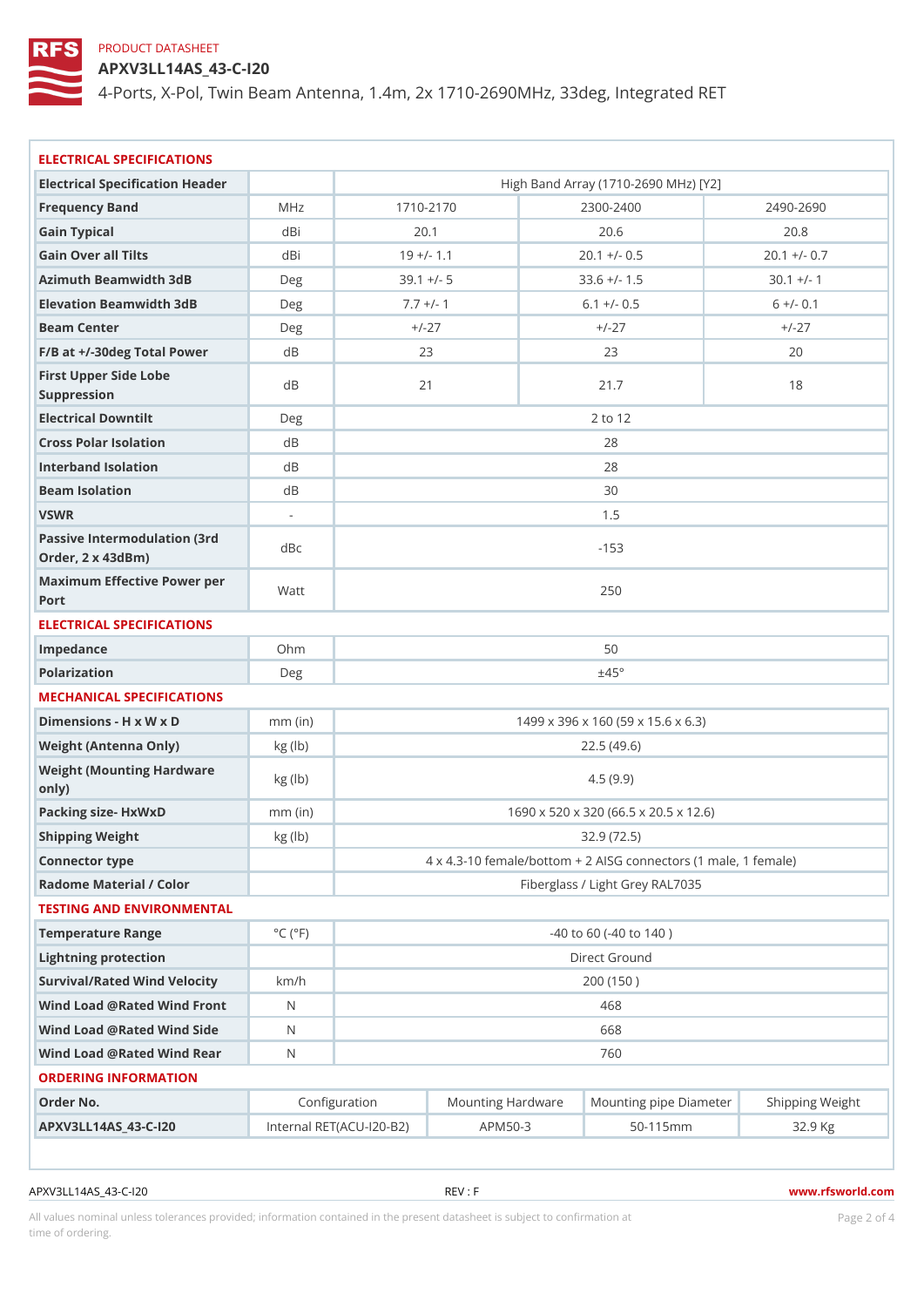APXV3LL14AS\_43-C-I20 4-Ports, X-Pol, Twin Beam Antenna, 1.4m, 2x 1710-2690MHz, 33deg, In

# APXV3LL14AS\_43-C-I20 REV : F www.rfsworld.com

All values nominal unless tolerances provided; information contained in the present datasheet is subject to PcapgéinGM attional time of ordering.